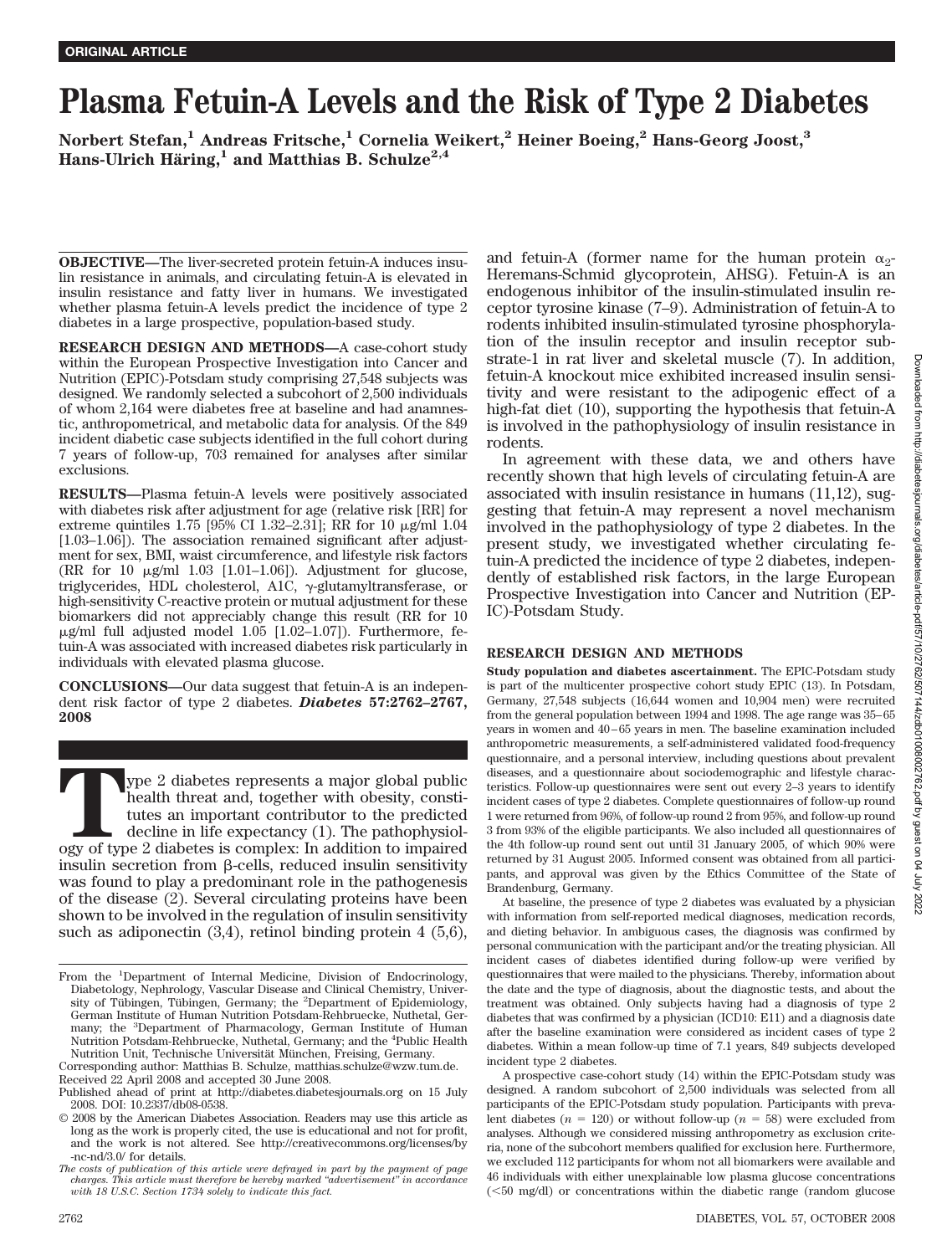## TABLE 1

Baseline characteristics by quintiles of plasma fetuin-A among men and women, EPIC-Potsdam Study

| <b>Characteristics</b>                  | Quintiles of fetuin-A |      |      |      |      |           |
|-----------------------------------------|-----------------------|------|------|------|------|-----------|
|                                         |                       | 2    | 3    | 4    | 5    | $P$ value |
| Fetuin-A $(\mu g/ml)$                   | 158                   | 201  | 227  | 255  | 304  |           |
| Age (years)                             | 51.0                  | 50.4 | 49.9 | 48.8 | 47.6 | < 0.001   |
| BMI $\left(\frac{kg}{m^2}\right)$       | 25.6                  | 26.1 | 26.1 | 25.8 | 26.2 | 0.194     |
| Waist circumference (cm)                | 84.7                  | 86.3 | 86.1 | 84.9 | 84.7 | 0.562     |
| Sport activities (h/week)               | $1.0\,$               | 1.0  | 1.0  | 1.1  | 1.0  | 0.673     |
| Alcohol consumption $(g/day)$           | 14.5                  | 15.2 | 14.6 | 15.5 | 11.3 | 0.033     |
| Men $(\%)$                              | 39.5                  | 40.3 | 40.7 | 38.3 | 30.7 | 0.013     |
| Random plasma glucose (mg/dl)           | 85.8                  | 87.6 | 87.3 | 87.2 | 86.9 | 0.397     |
| Fasting plasma glucose $(mg/dl)^*$      | 82.3                  | 87.2 | 85.9 | 85.8 | 86.9 | 0.006     |
| Triglycerides (mg/dl)                   | 93.9                  | 95.4 | 99.4 | 94.3 | 96.9 | 0.518     |
| Fasting triglycerides (mg/dl)*          | 76.7                  | 84.4 | 82.9 | 83.5 | 86.0 | 0.126     |
| HDL cholesterol (mg/dl)                 | 45.3                  | 46.4 | 46.6 | 47.5 | 48.0 | < 0.001   |
| $\gamma$ -Glutamyltransferase (units/l) | 15.1                  | 17.1 | 17.3 | 16.5 | 17.0 | 0.093     |
| $hs-CRP$ (mg/dl)                        | 0.06                  | 0.06 | 0.07 | 0.06 | 0.08 | < 0.001   |
| A1C $(\%)$                              | 6.4                   | 6.5  | 6.5  | 6.4  | 6.4  | 0.419     |

\*Data are percent or means (geometric means for glucose, triglycerides, HDL cholesterol, hs-CRP, A1C, and γ-glutamyltransferase). \*In the random subcohort, 246 men and 376 women did not eat for at least 8 h before blood drawing.

 $\geq$ 200 mg/dl or fasting glucose  $\geq$ 126 mg/dl). Altogether, 2,164 participants were included in the random subcohort for analyses. The process of randomly selecting a subcohort, together with the appropriate statistics for this type of research design, renders the results generalizable without measurements of biomarkers in the entire cohort (15). Of the 849 incident case subjects identified in the full cohort, 703 remained for analyses after similar exclusion criteria were applied. Because the subcohort is representative of the full cohort at baseline in case-cohort studies, the subcohort in our analyses included 64 subjects who developed incident type 2 diabetes during follow-up. A total of 639 of the 703 incident case subjects were identified in the remaining part of the total cohort and constituted the "external" cases for analyses (14). A comparison of the randomly selected subcohort, before and after exclusions, and the full EPIC-Potsdam cohort is shown in supplementary Table 1 (available in an online appendix at http://dx.doi.org/10.2337/db08-0538). There were no significant differences in age, BMI, or sex distribution between full and subcohort before exclusions, suggesting that the subcohort is representative for the full cohort. Slight differences were observable between full cohort and subcohort after exclusions reflecting the selection of an at baseline diabetes-free population. Subjects in the subcohort were followed for an average of 7.0 years (range 0.3–10.3 years). Incident case subjects had on average a diagnosis date 4.0 years after the baseline assessment (range 0.1–9.7 years).

Participants were not required to be fasted at the baseline assessment. However, about one-third of the participants did not eat for at least 8 h before the blood drawing. Thus, fasting blood samples were available in 622 subjects in the subcohort and in 192 incident case subjects.

**Baseline anthropometrics and lifestyle characteristics.** Waist circumference was measured midway between the lower rib margin and the superior anterior iliac spine to the nearest 0.5 cm with a nonstretching tape applied horizontally, the proper use of which was controlled with a mirror. Information on educational attainment, smoking, occupational activity level, and leisure time physical activity were assessed with a self-administered questionnaire and a personal interview. We considered sport activities and cycling as leisure time activities, both calculated as the average time spent per week during the 12 months before the baseline recruitment.

**Measurement of biochemical variables.** Plasma levels of glucose, HDL cholesterol, triglycerides,  $\gamma$ -glutamyltransferase, and fetuin-A and erythrocyte levels of A1C were measured with the automatic ADVIA 1650 analyzer (Siemens Medical Solutions, Erlangen, Germany). For determination of fetuin-A, an immunoturbidimetric method was used with specific polyclonal goat anti-human fetuin-A antibodies to human fetuin-A (BioVendor Laboratory Medicine, Modreci, Czech Republic). This method was evaluated in a side-byside comparison with an enzyme-linked immunosorbent assay (intra-assay coefficient of variation [CV] 3.5% and interassay CV 5.4%; BioVendor Laboratory Medicine, Modreci, Czech Republic)  $(11,12)$  showing a  $r^2$  of 0.88.

**Statistical analysis.** Associations between plasma fetuin-A levels and selected diabetes risk factors were examined in the subcohort using an age-adjusted Pearson partial correlation coefficient. Fetuin-A levels were categorized into quintiles based on subcohort participants. Hazard ratios as a measure of relative risk (RR) were computed using a weighted Cox proportional hazards model, modified for the case-cohort design according to the Prentice method (16). Age was the underlying time variable in the counting processes, with entry defined as the subjects' age at the time of recruitment and exit defined as age at the diagnosis of diabetes, or censoring. We computed age-adjusted RRs for each quintile of fetuin-A compared with the lowest quintile. The significance of linear trends across quintiles of fetuin-A was tested by assigning each participant the median value for the quintile and modeling this value as a continuous variable. Because this analysis indicated no department from linearity, we considered fetuin-A as continuous variable estimating the RR associated with an increment of  $10 \mu\text{g/ml}$  or per 1 SD in all further analyses. We used information on covariates obtained from the baseline examination in multivariate analyses, including sex, BMI (continuous), waist circumference (continuous), education (in or no training, vocational training, technical school, or technical college or university degree), occupational activity (light, moderate, or heavy), sports activity (0, 0.1– 4, or  $>4$  h/week), cycling (0, 0.1–2.4, 2.5–4.9, or  $\geq$  5 h/week), smoking (never, past, or current 20 cigarettes/day or current 20 cigarettes/day), and alcohol intake  $(0, 0.1-5, 5.1-10, 10.1-20, 20.1-40, \text{ or } >40 \text{ g/day})$ . We furthermore examined the impact of potential intermediate biomarkers by adding logtransformed HDL cholesterol, glucose, triglyceride, A1C, y-glutamyltransferase, and CRP levels as continuous variables to our models.

For stratified analysis, we also calculated the multivariable-adjusted RR associated with a difference in fetuin-A by 1 SD according to sex, fasting status, the presence of abdominal obesity (waist  $\geq 102$  cm in men and  $\geq 88$  cm in women) and elevated blood glucose ( $\geq$ 100 mg/dl). We tested interactions between fetuin-A levels and subgroups by evaluating the significance of cross-product terms.

All statistical analyses were performed with SAS release 9.1 (SAS Institute, Cary, NC). All *P* values presented are two-tailed;  $P < 0.05$  was considered statistically significant.

# **RESULTS**

Baseline characteristics and metabolic traits across quintiles of fetuin-A of the random subcohort are presented in Table 1. Participants with higher fetuin-A concentrations were younger, were less likely to be men, and drank smaller amounts of alcohol compared with participants with lower fetuin-A concentrations. Supplementary Fig. 1 shows the frequency distribution for men and women across the range of plasma fetuin-A levels  $(14-442 \text{ }\mu\text{g/ml})$ [mean  $\pm$  SD 129  $\pm$  53  $\mu$ g/ml]).

We next examined the association of fetuin-A levels with selected risk factors for type 2 diabetes (Table 2). After adjustment for age, fetuin-A was significantly positively correlated with fasting glucose, fasting triglycerides, HDL cholesterol, y-glutamyltransferase, high-sensitivity C-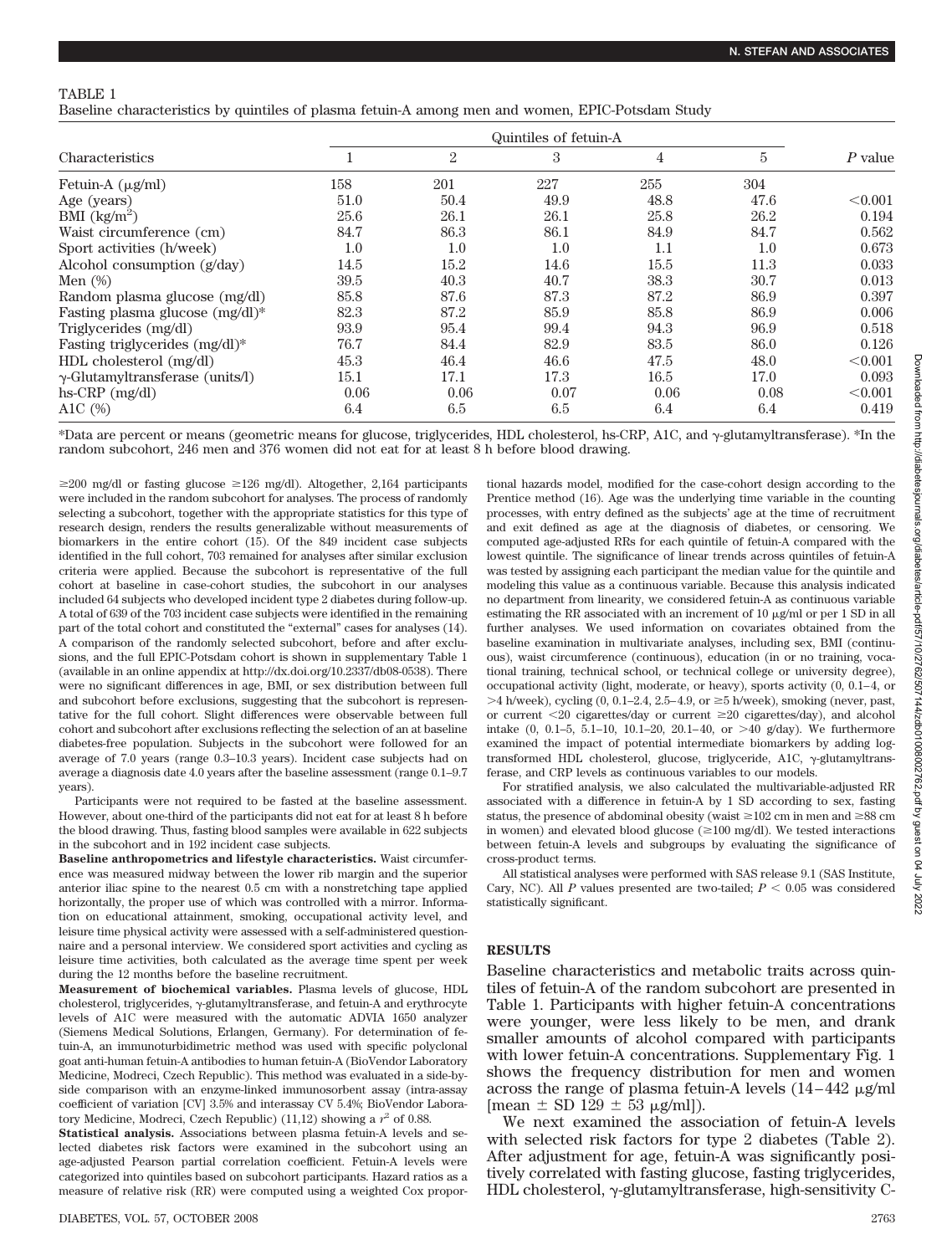### TABLE 2

Age-adjusted Pearson partial correlation coefficients between plasma fetuin-A levels and selected risk factors, EPIC-Potsdam Study, 819 men and 1,345 women

| Risk factors                  | r     | P value |  |
|-------------------------------|-------|---------|--|
| Waist circumference           | 0.025 | 0.247   |  |
| Random plasma glucose         | 0.039 | 0.068   |  |
| Fasting plasma glucose*       | 0.098 | 0.015   |  |
| Triglycerides                 | 0.041 | 0.058   |  |
| Fasting triglycerides*        | 0.093 | 0.021   |  |
| HDL cholesterol               | 0.086 | < 0.001 |  |
| $\gamma$ -Glutamyltransferase | 0.063 | 0.004   |  |
| $hs-CRP$                      | 0.122 | < 0.001 |  |
| A1C                           | 0.049 | 0.024   |  |

\*In the random subcohort, 246 men and 376 women did not eat for at least 8 h before blood drawing.

reactive protein (hs-CRP), and A1C; however, correlation coefficients were overall weak.

Figure 1 presents the age-adjusted RRs of type 2 diabetes for quintiles of fetuin-A. Participants in the highest quintile of fetuin-A levels had a significantly increased risk of diabetes compared with the lowest quintile (RR 1.75 [95% CI 1.32–2.31]; *P* for trend  $\leq 0.0001$ . Because there was no indication of nonlinearity and fetuin-A levels were approximately normally distributed, we considered fetuin-A as continuous variable on its natural scale in further analyses. Table 3 shows the estimated RRs of type 2 per 10  $\mu$ g/ml fetuin-A levels at baseline for all subjects and according to fasting status. After adjustment for age, fetuin-A levels were significantly associated with increased risk of diabetes (1.04 [1.03–1.06]) among all participants. This association was similar after adjustment for sex, BMI, and waist circumference (1.04 [1.02–1.06]) and also after further adjustment for lifestyle risk factors (1.03 [1.01–1.06]) and remained significant. The association became slightly stronger after adjustment for glucose, triglycerides, HDL cholesterol, A1C,  $\gamma$ -glutamyltransferase, and hs-CRP (1.05 [1.02–1.07]). The association between fetuin-A and type 2 diabetes risk appeared to be somewhat stronger among fasting subjects (RR full adjusted model 1.09 [1.04 –1.13]) compared with nonfasting subjects (1.04  $[1.01-1.07]$ .

Figure 2 shows the multivariable-adjusted RR of type 2



**FIG. 1. Age-adjusted RR of type 2 diabetes by quintiles of plasma fetuin-A (g/ml) among men and women in the EPIC-Potsdam Study.** *P* **for trend <0.001. Medians (ranges) for quintiles are as follows: quintile 1, 162 g/ml (14–184); quintile 2, 202 g/ml (185–214); quintile 3, 227 g/ml (215–240); quintile 4, 255 g/ml (241–271); quintile 5, 295 g/ml (272– 442).**

diabetes for 1 SD of fetuin-A per 1 SD with different adjustment for biochemical variables. The RR adjusted for age, sex, and anthropometric and lifestyle characteristics was  $1.19$  (95% CI 1.06–1.33). Adjustment for HDL cholesterol, triglycerides, glucose, A1C, γ-glutamyltransferase, or hs-CRP or mutual adjustment for all these biomarkers did not appreciably affect this result (RR for full adjusted model 1.28 [95% CI 1.13–1.46]). Similarly, adjustment for other biomarkers did not alter the observed association among fasted or nonfasted subjects (data not shown).

We next evaluated the associations between fetuin-A and the risk of type 2 diabetes in several subgroups (Fig. 3). The associations appeared to be stronger in men compared with women and among fasted compared with nonfasted participants. However, the tests for interactions were not significant. Similar associations were observable across strata of abdominal obesity. In contrast, glucose levels modified the association between fetuin-A levels and diabetes risk with a strong association observable among participants with elevated glucose (RR for 1 SD 1.62 [95% CI 1.31–2.00]), whereas there was no significant association among participants with normal glucose values (*P* value for interaction 0.023).

We repeated our analyses excluding all incident case subjects who were identified within the first 2 years of follow-up ( $n = 163$ ). Fetuin-A remained positively associ-ated with diabetes risk (RR for 1 SD 1.17 [95% CI 1.03– 1.34]). In a further sensitivity analysis, we evaluated whether storage time had a potentially impact on our observation. Blood samples were stored on average 11.2 years (range 9.2–13.3 years) before fetuin-A measurement in December 2007. Fetuin-A was similarly positively associated among participants with blood storage time  $\leq 11$ years (RR for 1 SD 1.34 [1.08 –1.65]) and those with storage time greater or equal 11 years (1.32 [1.12–1.54]).

# **DISCUSSION**

Animal and human studies suggest that the protein fetuin-A induces insulin resistance (7–12), thus supporting the hypothesis that fetuin-A may also play a role in the pathophysiology of type 2 diabetes. To our knowledge, our study is the first to show that high plasma fetuin-A levels at baseline predicted the incidence of type 2 diabetes. This relationship remained statistically significant after adjustment for established risk factors of type 2 diabetes, such as sex, age, BMI, waist circumference, glucose, triglyceride, HDL cholesterol,  $AIC$ ,  $\gamma$ -glutamyltransferase, and hs-CRP. Our findings, therefore, strongly indicate that fetuin-A independently predicts the risk of type 2 diabetes.

For a long time after its discovery, fetuin-A was considered to primarily play a role in the protection from vascular calcification by keeping calcium and phosphorus solubilized in serum (17). Besides these specific effects on the hydroxyapatite deposition in vessel walls, a new mechanism of fetuin-A action was detected. In a large study in humans, high serum fetuin-A levels were found to be positively associated with the metabolic syndrome and subclinical inflammation, suggesting that fetuin-A may be causally involved in the pathophysiology of these conditions (18). In agreement with that study, we found that fetuin-A levels correlated positively with hs-CRP levels, and extended the information on fetuin-A action by showing that fetuin-A promotes cytokine expression in monocytes and adipocytes and represses the production of the insulin-sensitizing adipokine adiponectin (19). Further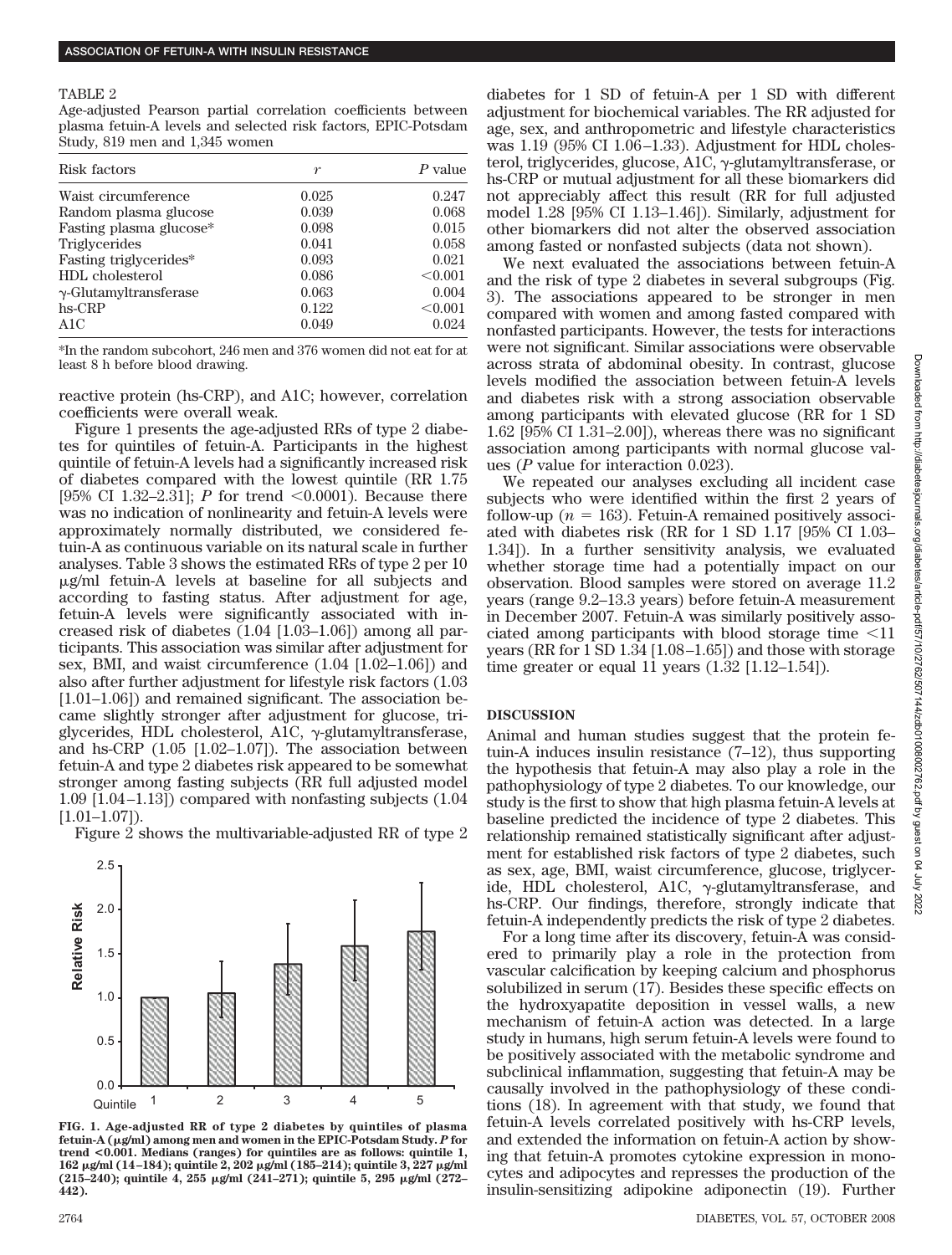TABLE 3

RR of type 2 diabetes for plasma fetuin-A (per 10  $\mu$ g/ml) among men and women in the EPIC-Potsdam Study

| Model                                                                                                  | All subjects        | <b>Fasting subjects</b> | Nonfasting subjects |
|--------------------------------------------------------------------------------------------------------|---------------------|-------------------------|---------------------|
| Age adjusted                                                                                           | $1.04(1.03-1.06)$   | $1.06(1.03-1.10)$       | $1.03(1.01-1.05)$   |
| Adjusted for age, sex, BMI, and waist circumference                                                    | $1.04(1.02-1.06)$   | $1.07(1.03-1.11)$       | $1.03(1.00-1.05)$   |
| Multivariate adjusted*                                                                                 | $1.03(1.01-1.06)$   | $1.08(1.04-1.12)$       | $1.02(1.00-1.05)$   |
| Further adjustment for HDL cholesterol,<br>triglycerides, glucose, A1C, $\gamma$ -glutamyltransferase, |                     |                         |                     |
| and hs-CRP <sup>+</sup>                                                                                | $1.05(1.02 - 1.07)$ | $1.09(1.04-1.13)$       | $1.04(1.01-1.07)$   |

Data are RR (95% CI). \*Adjusted for age, sex, BMI, waist circumference, education (in or no training, vocational training, technical school, or technical college or university degree), occupational activity (light, moderate, or heavy), sport activity  $(0, 0.1-4, 0.01-4)$  h/week), cycling  $(0, 0.1-2.4, 2.5-4.9, \text{ or } \geq 5 \text{ h/week})$ , smoking (never, past, or current <20 cigarettes/day or current  $\geq 20$  cigarettes/day), and alcohol intake  $(0, 0.1-5, 5.1-10, 10.1-20, 20.1-40,$  or  $>40$  g/day). †HDL cholesterol, triglycerides, glucose, A1C,  $\gamma$ -glutamyltransferase, and hs-CRP were log transformed.

support for a potential role of fetuin-A in the regulation of glucose and lipid metabolism is given by the fact that the gene encoding fetuin-A is located on chromosome 3q27, the chromosomal region that was previously mapped as a type 2 diabetes and metabolic syndrome susceptibility locus (20). The aforementioned findings and the animal studies showing that fetuin-A induces insulin resistance (7–10) resulted in the view that fetuin-A is an interesting candidate involved in the pathophysiology of type 2 diabetes. Genetic analyses revealing that single nucleotide

polymorphisms in the fetuin-A gene were associated with type 2 diabetes in cross-sectional studies (21) further corroborated this hypothesis. However, the role of fetuin-A in the natural history of type 2 diabetes still remained obscure. Fetuin-A, besides the placenta, is ex-



**Relative Risk FIG. 2. RR of type 2 diabetes per 1 SD of plasma fetuin-A with varying adjustment for metabolic risk markers among men and women in the EPIC-Potsdam Study. RRs were adjusted for age, sex, BMI, waist circumference, education (in or no training, vocational training, technical school, or technical college or university degree), occupational activity (light, moderate, or heavy), sport activity (0, 0.1–4, or >4 h/week), cycling (0, 0.1–2.4, 2.5–4.9, or** >**5 h/week), smoking (never, past, or current <20 cigarettes/day or current** >**20 cigarettes/day), and alcohol intake (0, 0.1–5, 5.1–10, 10.1–20, 20.1–40, or >40 g/day).**



**Relative Risk FIG. 3. RR of type 2 diabetes per 1 SD of plasma fetuin-A for subgroups of sex, fasting status, abdominal obesity, and glucose levels in the EPIC-Potsdam Study. RRs were adjusted for age, sex BMI, waist circumference, education (in or no training, vocational training, technical school, or technical college or university degree), occupational activity (light, moderate, or heavy), sport activity (0, 0.1–4, or >4 h/week), cycling (0, 0.1–2.4, 2.5–4.9, or** >**5 h/week), smoking (never, past, or current <20 cigarettes/day or current** >**20 cigarettes/day), and alcohol intake (0, 0.1–5, 5.1–10, 10.1–20, 20.1–40, or >40 g/day), HDL** cholesterol, triglycerides, glucose, A1C,  $\gamma$ -glutamyltransferase, and **hs-CRP (all log transformed). Abdominal obesity was defined as waist** >**102 cm among men or** >**88 cm among women. High glucose was** defined as  $\geq$ 100 mg/dl.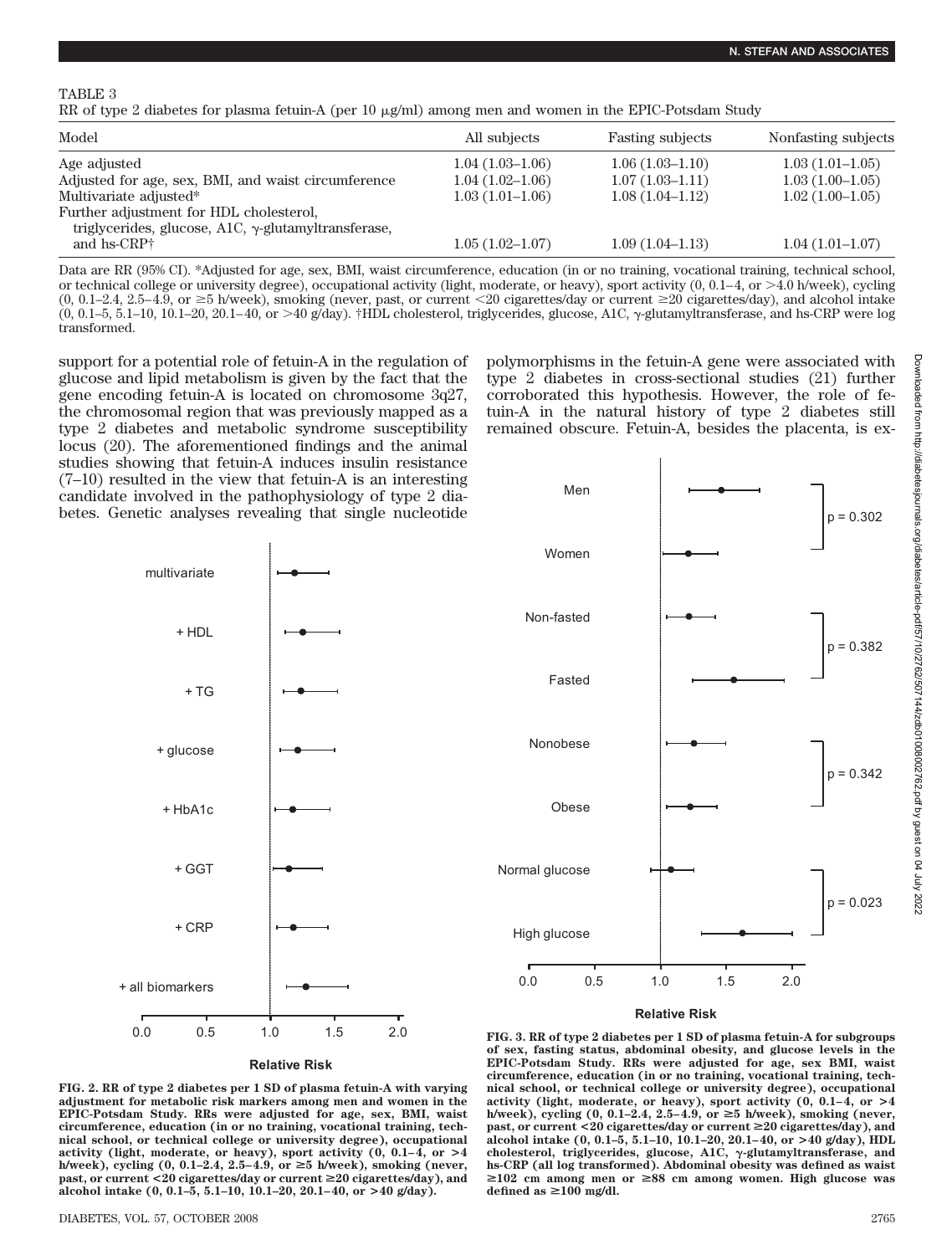clusively secreted from the liver (22). Expression of fetuin-A and plasma levels of the protein were found to be increased when there is fat accumulation in the liver (11,23) and circulating fetuin-A is increased in the metabolic syndrome (18), the condition that strongly associates with fatty liver (24). Based on these data and on the observation that fatty liver strongly predicts type 2 diabetes (25), the present findings suggest that fetuin-A may be a mediator of fatty liver–induced type 2 diabetes. In agreement with the latter hypothesis, we found that plasma fetuin-A levels in our study also correlated positively with the plasma  $\gamma$ -glutamyltransferase level, which is considered a weak surrogate marker of fatty liver (26). However, fetuin-A remained significantly associated with diabetes risk even after adjustment for  $\gamma$ -glutamyltransferase. Still, we were not able to adjust for more precise measures of liver fat, e.g., by localized proton magnetic resonance spectroscopy (11,24), and thus were not able to clarify the extent to which the risk associated with fetuin-A is explainable by liver fat content. If our hypothesis can be further substantiated by future studies, then fetuin-A, similar to the adipokines secreted from adipose tissue (27), may represent the first identified factor among other, yet-unknown secreted proteins from the liver (hepatokines), which regulate insulin signaling in insulin-sensitive tissues. Finally, whether fetuin-A also affects insulin  $s$  secretory function of the  $\beta$ -cells and thereby influences the incidence of type 2 diabetes remains to be investigated.

Interestingly, the association between circulating fetuin-A and type 2 diabetes was modified by the existence of elevated glucose levels. A positive association was observed among participants with elevated plasma glucose levels within the nondiabetic range, whereas fetuin-A was not associated with diabetes risk among participants with normal glucose levels. Fasting hyperglycemia largely results from impaired function of the  $\beta$ -cells to secrete insulin, the major factor involved in the pathogenesis of type 2 diabetes (28). Our findings therefore support that fetuin-A itself or fetuin-A–induced insulin resistance may lead to a deterioration of insulin secretion and ultimately to a decompensation of glucose homeostasis, particularly in subjects who already display impaired  $\beta$ -cell function (Fig. 4). Thus, measurement of plasma fetuin-A may be particularly important for the evaluation of the individual risk of type 2 diabetes in these individuals who already have a high risk for the disease. Conversely, adequate -cell function may protect individuals who are characterized by normal fasting glycemia from the detrimental effects of higher fetuin-A levels.

Some possible limitations of our findings must be considered. All potential cases in our study were verified by a physician. Although we considered only clinically apparent type 2 diabetes and did not screen our study population during follow-up, we excluded participants with plasma glucose values within the diabetic range at baseline, and fetuin-A remained positively associated with diabetes risk after exclusion of case subjects diagnosed within the first 2 years of follow-up. Thus, it is unlikely that prevalent but undiagnosed cases of diabetes remained in our analyses. The potential of residual confounding applies to our study as it does to observational studies in general. We adjusted for a large variety of known risk factors, among them age, sex, anthropometry, alcohol consumption, activity patterns, and metabolic risk markers. Although fetuin-A remained significantly associated with diabetes risk, we cannot rule out that other unmea-



**FIG. 4. Schematic overview of the effects of circulating fetuin-A on target tissues. Increase in obesity, particularly in visceral fat mass, results in an increase of liver fat. By yet-unknown mechanisms, this is associated with increased production of fetuin-A (11,23). Elevated circulating fetuin-A directly inhibits insulin signaling in muscle and liver (7–9) and results in systemic subclinical and adipose tissue** inflammation (19). Under a normal β-cell function, fetuin-A-induced insulin resistance and effects of subclinical inflammation on the  $\beta$ -cells  $max$  be compensated; however, the existence of impaired  $\beta$ -cell func**tion results in fetuin-A–induced type 2 diabetes.**

sured factors or that imprecision in the measurement of covariates explain this observation. Also, we only had a single blood drawing, which might have introduced random measurement errors in determining fetuin-A and other biochemical variables. The lack of repeated measurements may have led to an underestimation of the observed associations. Most participants in our study were nonfasted at blood drawing. Although statistically not significantly different, the association between fetuin-A and diabetes risk appeared to be stronger among fasted individuals compared with nonfasted. Fasted subjects were on average 2 years older than nonfasted participants and slightly more likely to be men (40 vs. 37%). Given the higher incidence rates observed in our study for men compared with women and with increasing age (29), a higher baseline risk among fasted participants might therefore be an explanation for the difference. Finally, because of the observational design of our study, we cannot unequivocally prove whether the relationship between circulating fetuin-A levels and type 2 diabetes risk is causal.

In conclusion, our finding that high plasma fetuin-A levels predict the incidence of type 2 diabetes independently of other established risk factors supports the hypothesis that fetuin-A may play a role in the development of type 2 diabetes.

# **ACKNOWLEDGMENTS**

The recruitment phase of the EPIC-Potsdam Study was supported by the Federal Ministry of Science, Germany (01 EA 9401), and the European Union (SOC 95201408 05F02). The follow-up of the EPIC-Potsdam Study was